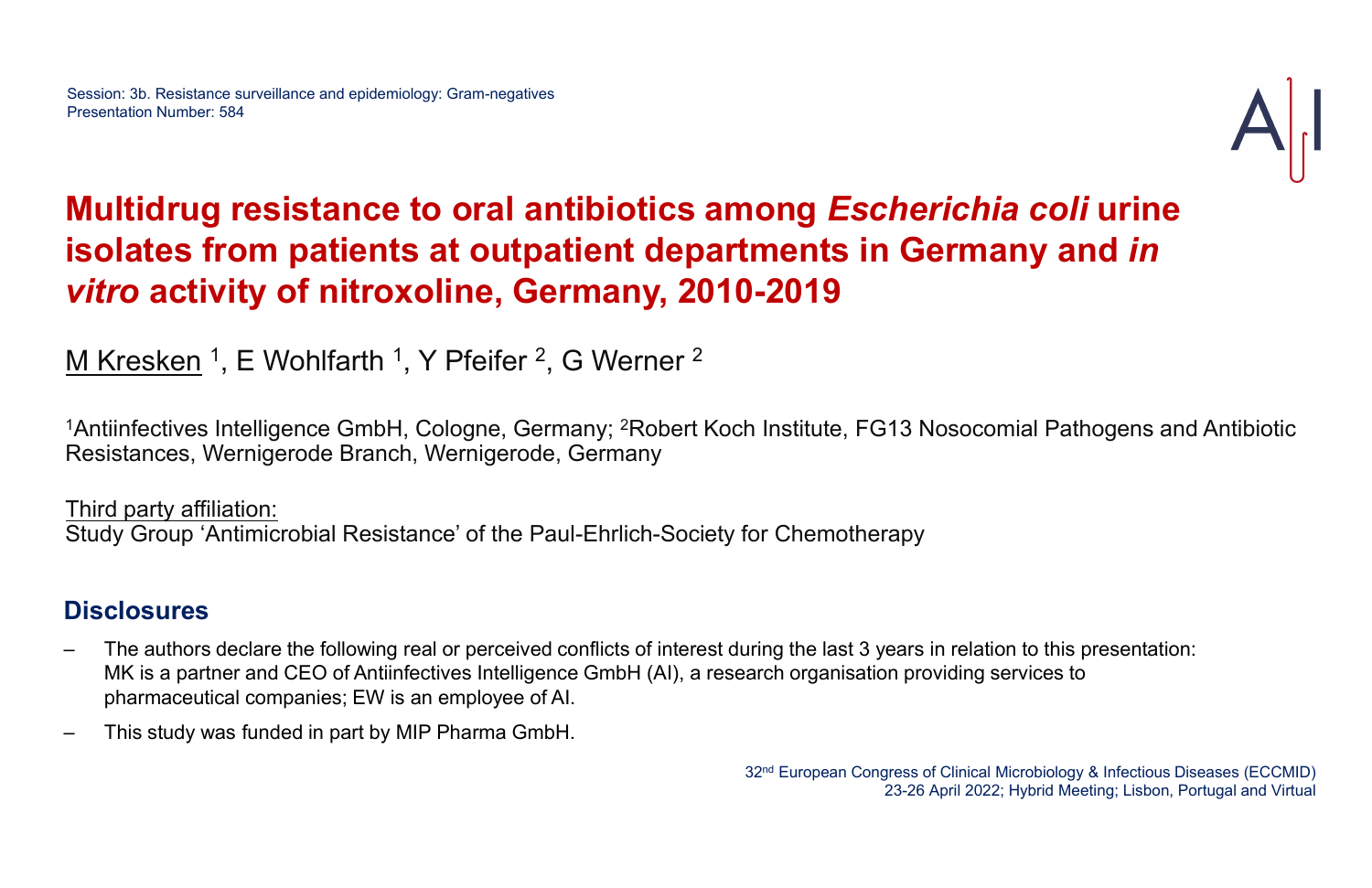# Multidrug resistance to oral antibiotics among Escherichia coli urine isolates from patients at outpatient departments in Germany and in vitro activity of nitroxoline, Germany, 2010-2019 **1.673 isolates were collected, of which 33 (7.9%), 13 (3.1%), 32 (7.6%) and 46 (11.0%) produced an ESBL in 2010/11, and 2019/2019**<br>For each misitate, F613 Mesocomial Pathogens and Antibiotic Resistances, Wemigerode Branch **outics among Escherichia coli urine isolates from patients at or any and** *in vitro* **activity of nitroxoline, Germany, 2010-2019<br>
M Kresken<sup>1</sup>, E Wohlfarth<sup>1</sup>, Y Pfeifer<sup>2</sup>, G Werner<sup>2</sup><br>
Coch-Institute, FG13 Nosocomial Pat** For each study interval, about half of the isolates from patients at outpatient<br>
Mikresken 1, E Wohlfarth 1, Y Pfeifer<sup>2</sup>, G Werner<sup>2</sup><br>
Scori-Institute, Fors about half of the isolates and Antibodic Resistances. Wemigerode **Resistance of a mond and trime isolates from patients at outpatient<br>
resistence to a more interesting of a more control in the Californian Control of a more control in the Paul-Elviton-Scoey for Chemotheapy<br>
Messiline, F6 Social States and Antiversity of Schemich Colicity Control Schemistry and** *in vitro* **activity of nitroxoline, Germany, 2010-<br>
M Kresken<sup>1</sup>, E Wohlfarth<sup>1</sup>, Y Pfeifer<sup>2</sup>, G Werner<sup>2</sup><br>
Soch-Institute, FG13 Nosocomial Pathog**

<sup>1</sup>Antiinfectives Intelligence GmbH, Cologne, Germany; <sup>2</sup>Robert Koch-Institute, FG13 Nosocomial Pathogens and Antibiotic Resistances, Wernigerode Branch, Wernigerode, Germany Study Group "Antimicrobial Resistance" of the Paul-Ehrlich-Society for Chemotherapy

#### **Background**

**Escherichia coli is the leading pathogen of urinary tract infections (UTI).**<br>
Making the leading pathogen of urinary tract infections (UTI).<sup>1</sup> and the leading pathogen of urinary tract infections (UTI).<sup>1</sup> and the leadin **Multidrug resistance to oral antibiotics among Escherichia coli undepartments in Germany and** *in vitro* **activity of nitro<br>
MEKEESKEN<sup>1</sup>, E Wohlfatth<sup>1</sup>, Y Pfelfer<sup>2</sup>, G W<br>
<sup>1</sup>Antimfectives intelligence GmbH, Cologne, Germ Spectrum beta-lactamases (ESBLs) have complicated the management of Foreach study interval and foreach spectrum beta-lactamases (ESBLs) have complicated the management of Foreach study interval about the management or the** UTI. **Multidrug resistance to oral antibiotics among Escherichia coli undepartments in Germany and in vitro activity of nitro:<br>
Microsoftenties (Separtments in Germany 2008 Microsoftenties (Separate 1, E Wohlfarth 1, Y Pielier<sup>**</sup> **Multidrug resistance to oral antibiotics among Escherichia coli u<br>
departments in Germany and in vitro activity of nitro<br>
Microsomial Pathogens and Antibiotics<br>
<sup>2</sup>Antinfectives inteligence Gmbt1. Cologne. Germany, <sup>2</sup>Rob** resistant strains among the methods of the methods of the methods of the methods and *initeral* contents in Certain (Schope, Germany, "Robert Keskistants", 1, EV Nothfarth 1, Y Pfeifer?, G Wemer <sup>5</sup><br>
Strains and *Keskistan* **Subset of the subset of the subset of the subset of the subset of the subset of the subset of the subset of the subset of the subset of the leading pathogen of urinary tract infections (UTI).<sup>1</sup> 1.673 isolates to oral an** Vantinectives Intelligence GmbH. Cologne, Germany <sup>2</sup>Robert Kord-maturibal RG13 Nosocomial Pathogens and Antibiotic Resistance<br>
Escherichia coli is the leading pathogen of urinary tract infections (UTI).<sup>1</sup> 1.673 isolates Survey Group "Antimicrobial Resist<br>
Escherichia coli is the leading pathogen of urinary tract infections (UTI).<sup>1</sup> 1.673 isolates<br>
Resistance to oral antibiotics in *E. coli* and the emergence of extended-2013/14, 2016,<br>
S Background<br>
Escherichia coli is the leading pathogen of urinary tract infections (UTI).<sup>1</sup> 1.673 isolates were collected, of which 33<br>
Resistance to oral antibiotics in *E. coli* and the emergence of extended-<br>
2013/14, 2 **Background**<br> *Escherichia coli* is the leading pathogen of urinary tract infections (I<br>
Resistance to oral antibiotics in *E. coli* and the emergence of exter-<br>
spectrum beta-lactamases (ESBLs) have complicated the manag Resistance to oral antibiotics in *E. coli* and the emergence of extended-<br>
2013/14, 2013<br>
UTI.<br>
UTI.<br>
UTI.<br>
UTI.<br>
UTI.<br>
UTI.<br>
UTI.<br>
UTI.<br>
UTI.<br>
UTI.<br>
UTI.<br>
UTI.<br>
Coli Surver to exact the management of For each study<br>
INIt

1. Naber KG et al., Eur Urol 2008;54(5):1164-75 2. The European Committee on Antimicrobial Susceptibility Testing (EUCAST). 2022. Breakpoint tables for interpretation of MICs and zone diameters, Version 12.0 3. Schuster CF et al., J Antimicrob Chemother 2021; https://doi.org/10.1093/jac/dkab407

#### **Disclosures**

MK is a partner and CEO of Antiinfectives Intelligence GmbH a research organisation E.W. is an employee at Antiinfectives Intelligence GmbH.

#### **Results**

#### Methods

nitroxoline.

#### **References**

Studies.<br>
Studies.<br>
Studies.<br>
Studies.<br>
Studies.<br>
Studies are performed isolates from men and<br>
dialution according to the ISO-standard, women aged 18-45 yrs, and<br>
reform and isolates from men and<br>
studies. from men and<br>
st Escherichia coli is the leading pathogen of urinary tract infections (UTI).<sup>1</sup> 1.673 isolates were collected, of which<br>
Resistance to oral antibiotics in E. coli and the menagene of extended-<br>
UPI.<br>
UPI.<br>
UPI.<br>
UPI.<br>
UPI. spectrum beta-lactamases (ESBLs) have complicated the management of<br>
Nitroxoline (5-nitro-8-hydroxyquinoline) is an antibiotic used in the treatment<br>
Of acute or recurrent UTI caused by E. coli.<br>
The objectives of this stu UTI.<br>
Nitroxoline (5-nitro-8-hydroxyquinoline) is an antibiotic used in the treatment of multidrug-<br>
The objectives of this study were to evaluate i) the development of multidrug-<br>
The objectives of this study were to eva of acute or recurrent UTI caused by E. coll.<br>
The objectives of this study were to velube it in the development of multidrug-<br>
The state confirmed for<br>
resistant strains among uropathogenic E. coli from outpatients and ii) The objectives of this study were to evaluate i) the development of multidrug-<br>
and signals susceptibility of these isolates to nitroxoline.<br> **Methods**<br>
susceptibility of these isolates to nitroxoline.<br> **Methods**<br>
suscept

|                                                               |  | M Kresken <sup>1</sup> , E Wohlfarth <sup>1</sup> , Y Pfeifer <sup>2</sup> , G Werner <sup>2</sup>                                                                                                                                                        |                                                                                                                                                                                                                             |                                 |                                                                   |                |            |                    |                |  |  |  |
|---------------------------------------------------------------|--|-----------------------------------------------------------------------------------------------------------------------------------------------------------------------------------------------------------------------------------------------------------|-----------------------------------------------------------------------------------------------------------------------------------------------------------------------------------------------------------------------------|---------------------------------|-------------------------------------------------------------------|----------------|------------|--------------------|----------------|--|--|--|
|                                                               |  | GmbH, Cologne, Germany; <sup>2</sup> Robert Koch-Institute, FG13 Nosocomial Pathogens and Antibiotic Resistances, Wernigerode Branch, Wernigerode, Germany<br>Study Group "Antimicrobial Resistance" of the Paul-Ehrlich-Society for Chemotherapy         |                                                                                                                                                                                                                             |                                 |                                                                   |                |            |                    |                |  |  |  |
|                                                               |  | <b>Results</b>                                                                                                                                                                                                                                            |                                                                                                                                                                                                                             |                                 |                                                                   |                |            |                    |                |  |  |  |
| $\gamma$ tract infections (UTI).1<br>emergence of extended-   |  | 1.673 isolates were collected, of which 33 (7.9%), 13 (3.1%), 32 (7.6%) and 46 (11.0%) produced an ESBL in 2010/11,<br>2013/14, 2016/17, and 2019/20, respectively.                                                                                       |                                                                                                                                                                                                                             |                                 |                                                                   |                |            |                    |                |  |  |  |
| ated the management of<br>otic used in the treatment          |  | For each study interval, about half of the isolates were fully susceptible, while 6.4%, 2.7%, 6.2% and 3.6% showed combined<br>resistance to amoxicillin, cefuroxime, ciprofloxacin and trimethoprim. Individual resistance rates are given in the Table. |                                                                                                                                                                                                                             |                                 |                                                                   |                |            |                    |                |  |  |  |
|                                                               |  | encoding CTX-M-<br>Genes                                                                                                                                                                                                                                  | Table: Resistance rates (%) of <i>E.coli</i> isolates                                                                                                                                                                       |                                 |                                                                   |                |            |                    |                |  |  |  |
| development of multidrug-<br>n outpatients and ii) the        |  | ESBLs were confirmed for<br>32, 13, 31 and 46 isolates,                                                                                                                                                                                                   | <b>Antibacterial</b><br>agent                                                                                                                                                                                               | <b>Breakpoint</b><br>$(mg/L)^1$ | <b>Study interval</b><br>2019/20<br>2010/11<br>2013/14<br>2016/17 |                |            | Trend <sup>2</sup> |                |  |  |  |
|                                                               |  | respectively.                                                                                                                                                                                                                                             |                                                                                                                                                                                                                             |                                 | $(n=419)$                                                         | $(n=414)$      | $(n=420)$  | $(n=420)$          |                |  |  |  |
|                                                               |  | Nitroxoline<br>tested<br>was<br>891<br>against<br>isolates,                                                                                                                                                                                               | Resistance to at<br>least one drug                                                                                                                                                                                          | Not<br>applicable               | 52.3                                                              | 48.1           | 51.9       | 52.4               | 0.5423         |  |  |  |
| ies, in each case over a 3                                    |  | including the total number of<br>collected<br><i>isolates</i><br>in.                                                                                                                                                                                      | Amoxicillin                                                                                                                                                                                                                 | > 8                             | 44.2                                                              | 41.5           | 42.1       | 44.8               | 0.7471         |  |  |  |
| ty testing were performed                                     |  | 2010/11,<br>and a subset of<br>isolates,<br>comprising<br>all                                                                                                                                                                                             | Amoxicillin-<br>clavulanic acid                                                                                                                                                                                             | > 8                             | 33.2                                                              | 34.5           | 15.0       | 18.3               | < 0.0001       |  |  |  |
|                                                               |  | isolates<br>from<br>men<br>and                                                                                                                                                                                                                            | Cefuroxime                                                                                                                                                                                                                  | > 8                             | 10.0                                                              | 5.1            | 9.8        | 12.4               | 0.0031         |  |  |  |
| ding to the ISO-standard,                                     |  | women aged 18-45 yrs, and<br>the resistant isolates from                                                                                                                                                                                                  | Cefpodoxime                                                                                                                                                                                                                 | > 1                             | 8.4                                                               | 4.3            | 9.5        | 12.1               | 0.0008         |  |  |  |
| /ulanic acid, cefuroxime,<br>nitrofurantoin,<br>,fomycin،     |  | women >45 yrs,<br>each                                                                                                                                                                                                                                    | Ciprofloxacin                                                                                                                                                                                                               | > 0,5                           | 21.0                                                              | 14.5           | 17.9       | 11.2               | 0.0008         |  |  |  |
|                                                               |  | collected in 2013/14 (n=224)<br>and 2019/20 (n=248).                                                                                                                                                                                                      | Trimethoprim                                                                                                                                                                                                                | > 4                             | 34.1                                                              | 25.8           | 27.9       | 29.8               | 0.0565         |  |  |  |
| characterized by PCR                                          |  | nitroxoline<br>Resistance to                                                                                                                                                                                                                              | Fosfomycin                                                                                                                                                                                                                  | > 8                             | 5.0                                                               | 3.4            | 6.7        | 7.4 <sup>3</sup>   | 0.0569         |  |  |  |
| ∋s. <sup>3</sup>                                              |  | was not observed.                                                                                                                                                                                                                                         | Nitrofurantoin                                                                                                                                                                                                              | >64                             | 0.7                                                               | 1.0            | 1.2        | 1.2                | 0.8874         |  |  |  |
|                                                               |  |                                                                                                                                                                                                                                                           | Nitroxoline <sup>4</sup>                                                                                                                                                                                                    | $>16$                           | $\mathbf 0$                                                       | $\overline{0}$ | Not tested | $\overline{0}$     | Not calculated |  |  |  |
| <b>Conclusions</b><br>of Antiinfectives<br>earch organisation |  |                                                                                                                                                                                                                                                           | <sup>1</sup> EUCAST breakpoints for all orally administered antibiotics. <sup>2</sup> Chi-squared-test for trend. <sup>3</sup> Resistance was confirmed by<br>agar dilution. <sup>4</sup> See text for the isolates tested. |                                 |                                                                   |                |            |                    |                |  |  |  |
| rmaceutical companies                                         |  | • Overall, the degree of resistance to oral antibiotics in uropathogenic E. coli from outpatients remained stable between 2010 and 2019.<br>• The frequency of resistance to the individual drugs, however, varied over time.                             |                                                                                                                                                                                                                             |                                 |                                                                   |                |            |                    |                |  |  |  |
| ntiinfectives Intelligence                                    |  |                                                                                                                                                                                                                                                           | • Resistance rates were low for fosfomycin and nitrofurantoin, and there were no isolates with resistance to nitroxoline.                                                                                                   |                                 |                                                                   |                |            |                    |                |  |  |  |

### **Conclusions**

- providing services to pharmaceutical companies;  $\bullet$  Overall, the degree of resistance to oral antibiotics in uropathogenic E. coli from outpatients remained stable between 2010 and 2019.
	-
	-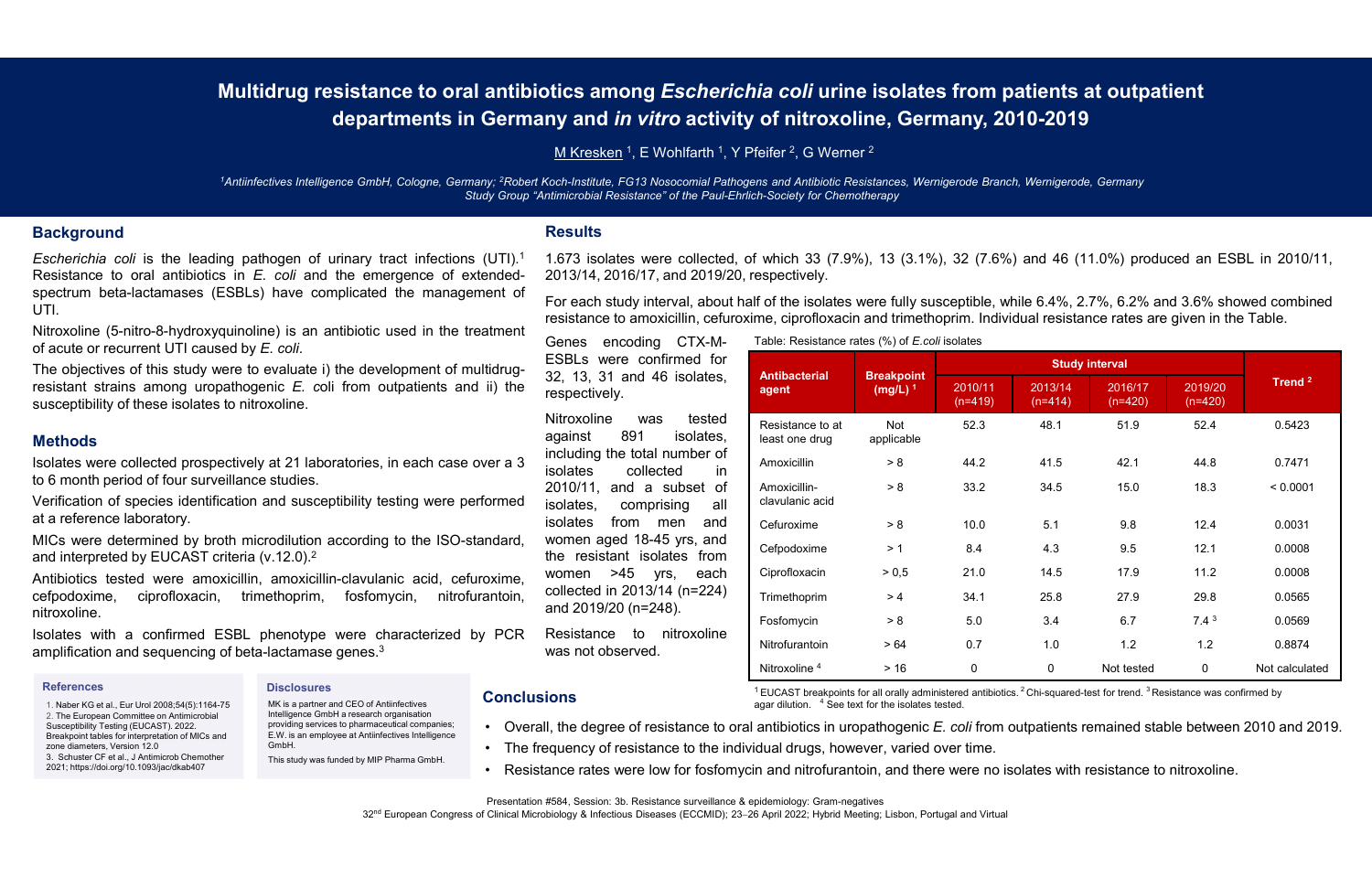- $-$  Escherichia coli is the leading pathogen of urinary tract infections (UTI). Resistance to oral antibiotics in E. coli and the emergence of extended-spectrum beta-lactamases (ESBLs) have complicated the management of UTI.
- $-$  Nitroxoline (5-nitro-8-hydroxyquinoline) is an antibiotic used in the treatment of acute or recurrent UTI caused by E. coli.
- The objectives of this study were to evaluate i) the development of multidrug-resistant strains among uropathogenic E. coli from outpatients and ii) the susceptibility of these isolates to nitroxoline.
- Isolates were collected prospectively at 21 laboratories, in each case over a 3 to 6 month period of four surveillance studies.
- Verification of species identification and susceptibility testing were performed at a reference laboratory.
- MICs were determined by broth microdilution according to the ISO-standard, and interpreted by EUCAST criteria (v.12.0).
- Antibiotics tested were amoxicillin, amoxicillin-clavulanic acid, cefuroxime, cefpodoxime, ciprofloxacin, trimethoprim, fosfomycin, nitrofurantoin, nitroxoline.
- Isolates with a confirmed ESBL phenotype were characterized by PCR amplification and sequencing of beta-lactamase genes.



## Background & Methods

32nd European Congress of Clinical Microbiology & Infectious Diseases (ECCMID) 23-26 April 2022; Hybrid Meeting; Lisbon, Portugal and Virtual